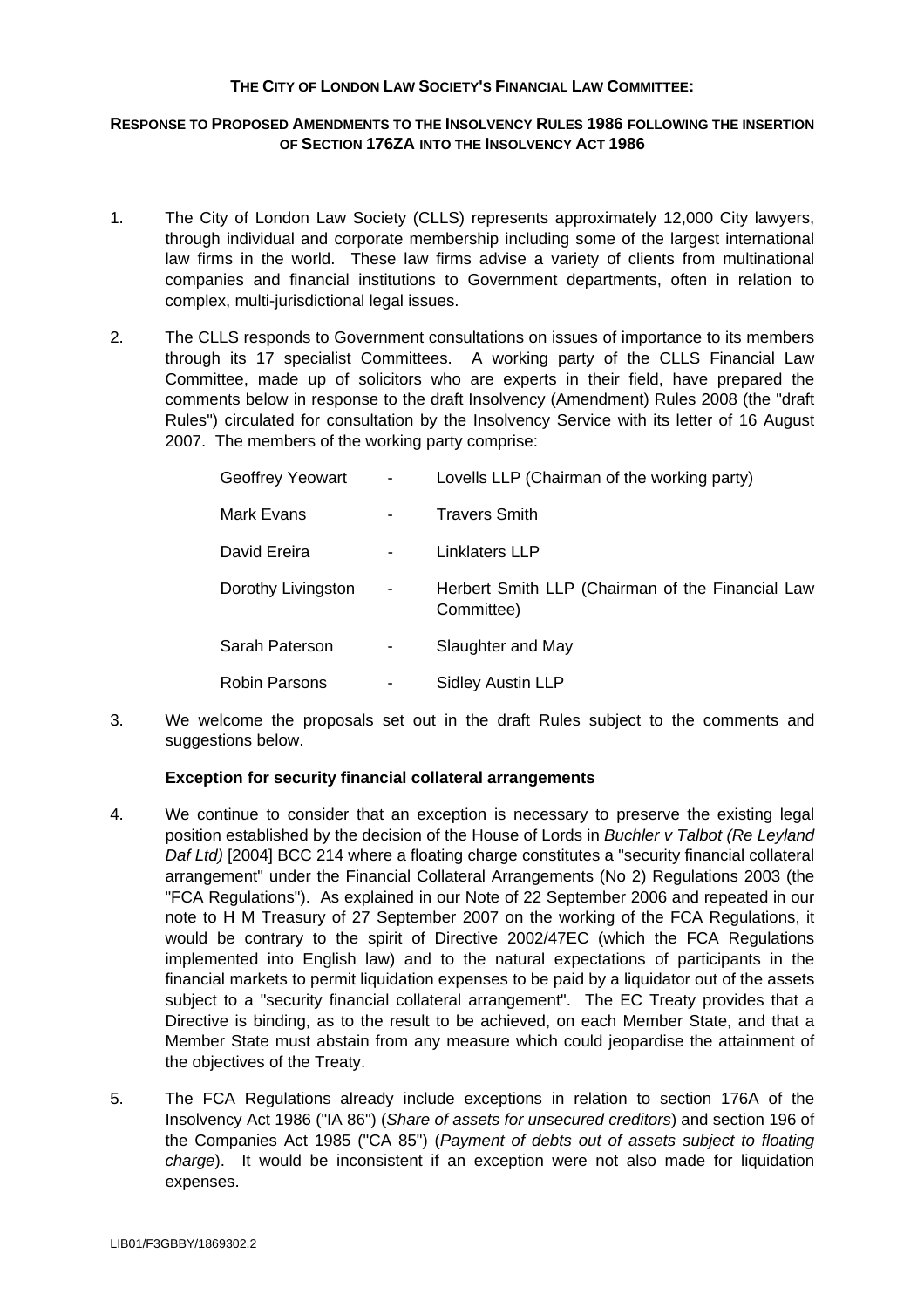#### **Exception for market charges, system-charges and collateral security charges**

- 6. We suggest that the draft Rules also be amended to clarify that section 176ZA does not apply to a floating charge which constitutes a "market charge" within the meaning of Part VII of the Companies Act 1989, a "system-charge" within the meaning of the Financial Markets and Insolvency Regulations 1996 or a "collateral security charge" within the meaning of the Financial Markets and Insolvency (Settlement Finality) Regulations 1999 (the "Settlement Finality Regulations"). It is already provided that the claim of a participant or central bank to collateral security is payable in priority to winding up expenses: regulation 14(6) of the Settlement Finality Regulations. It should be made clear that the same principle applies in relation to market charges and system-charges in the interests of ensuring legal certainty and reducing systemic risk in the London financial markets.
- 7. The special regime applicable to market charges, system-charges and collateral security charges is recognised in other provisions of the IA 86: see section 72F and paragraph 2(2) (c) and (d) in Schedule AI.

#### **Prior distributions**

- 8. We suggest that the draft Rules be amended to clarify that prior distributions of floating charge realisations made at a time when no liquidator was appointed cannot be subsequently challenged by a liquidator (even if a winding up petition had been presented at the time of the distribution): *Re Demaglass Holdings Ltd (No 2)* [2003] 1 BCLC 412. As stated in our previous Note, if a receiver felt unable to make a distribution because of uncertainty on this question, this could have a serious impact generally. To give one example, it would adversely affect securitisations, whether they were entered into before 15 September 2003 or are excepted from the prohibition on the appointment of an administrative receiver by section 72B, 1A 86 (*Capital market arrangement*), where the nature of the assets and the structure are such that, in the event of enforcement, receivership and liquidation might have to run in parallel for many years.
- 9. We suggest that sub-paragraph (c) in the proposed new version of Rule 4.218(1) be amended to read:

"(c) subject as provided below, property comprised in or subject to a floating charge created by the company (excluding realisations of property distributed by a receiver to the holder of the floating charge prior to the date on which an order was made for the winding up of the company or a resolution was passed for its voluntary winding up)."

# **Statutory right of recoupment and priorities**

- 10. We consider that a floating charge holder should have a statutory right to recoup, out of any assets of the company becoming available for payment to general creditors, liquidation expenses previously paid out of floating charge assets. The right of recoupment should extend to the proceeds of any recovery in the legal proceedings, the cost of which has been borne by the floating charge holder. This would ensure consistency with a floating charge holder's existing right of recoupment, under section 40(3), IA 86 (*Payment of debts out of assets subject to floating charge*), and section 196(4) of CA 85 (*Payment of debts out of assets subject to floating charge*), in respect of preferential debts paid out of the floating charge assets.
- 11. It is also necessary to deal with priorities where a company has created floating charges in favour of two or more creditors, particularly if the liquidator needs to pay liquidation expenses only out of part of the floating charge assets. The question is then how the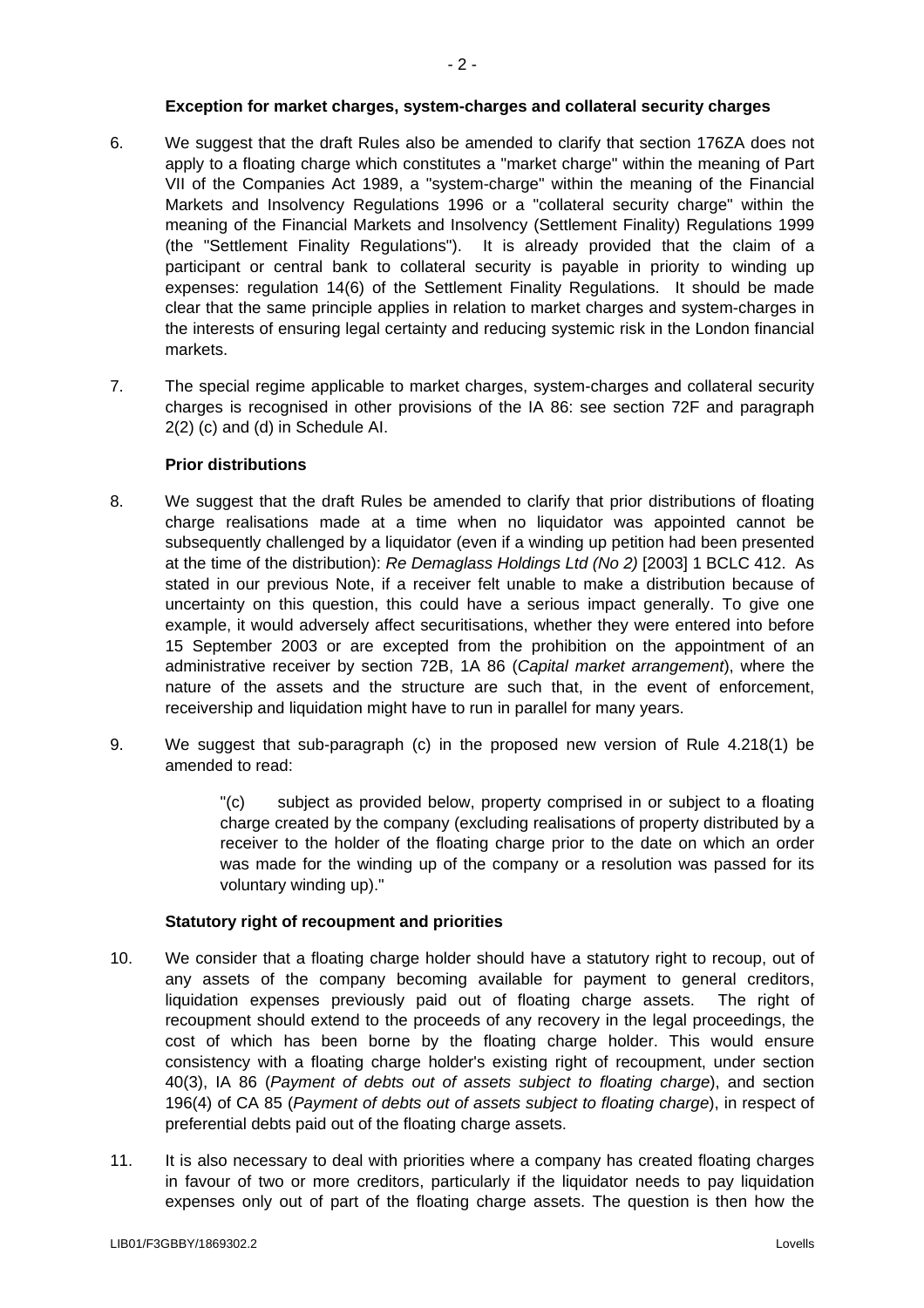expenses should be borne between the floating charge holders. It is suggested that this question be dealt with in accordance with general law or as otherwise expressly agreed between the relevant floating charge holders. So, if there are two floating charges, the liquidator should have recourse, first, to the assets subject to the junior floating charge and, to the extent that these are insufficient, to the assets subject to the senior floating charge. If both floating charges relate to the same assets, liquidation expenses should be paid out of the common pool but the recoupment claim, if any, of the senior floating charge holder should have priority over the recoupment claim of the junior floating charge holder.

12. We suggest that the draft Rules be amended to include a recoupment provision to the following effect:

> "Payments of any expenses of the liquidation made under section 176ZA out of property comprised in or subject to a floating charge shall be recouped, as far as may be, out of the assets of the company (including the proceeds of any legal proceedings to which the company or its liquidator is a party) available for the payment of general creditors."

The above wording is based on that used in section 40(3), IA 86 and section 196(4), CA 85, which do not attempt to deal with the question of priorities. It may be better to deal with the question of priorities in general terms in Rule 4.218C instead.

# **Preferential creditors**

- 13. We suggest that a liquidator may dispense with the requirement under Rule 4.218C(2) to send a request for approval to preferential creditors where the amount owed to them falls below a prescribed minimum or the cost of sending a request to preferential creditors would be disproportionate to the benefits: a similar approach applies under section 176A(5), IA 86 (*Share of assets for unsecured creditors*).
- 14. It may also be appropriate to provide that a request need not be sent to either preferential creditors or a floating charge holder where the amount of the litigation expenses falls below a prescribed minimum. A floating charge holder is unlikely to be concerned about small claims unless the cumulative expenses of litigating them is likely to prove substantial.
- 15. We suggest that, to the extent that the Secretary of State will be entitled, by virtue of the Employment Rights Act 1996, to be subrogated to preferential rights of employees in respect of payments made to them out of the Redundancy Fund, it should be sufficient to obtain consent under Rule 4.218C only from the Secretary of State.
- 16. The Rules should also provide that, where the liquidator has already obtained the approval of a majority in value of preferential creditors, he need not send out a formal request under Rule 4.218C(2).

# **Inter-relationship with section 176A, IA 86**

17. We suggest that the new Rules expressly state, in the interests of clarity, that the company's net property referred to in section 176A(6) (*Share of assets for unsecured creditors*) be calculated after deduction of floating charge assets applied under section 176ZA (*Payment of expenses of winding up*) in funding liquidation expenses (subject only to adding back any recovery made by the floating charge holder under the recoupment right suggested in paragraphs 10 to 12 above).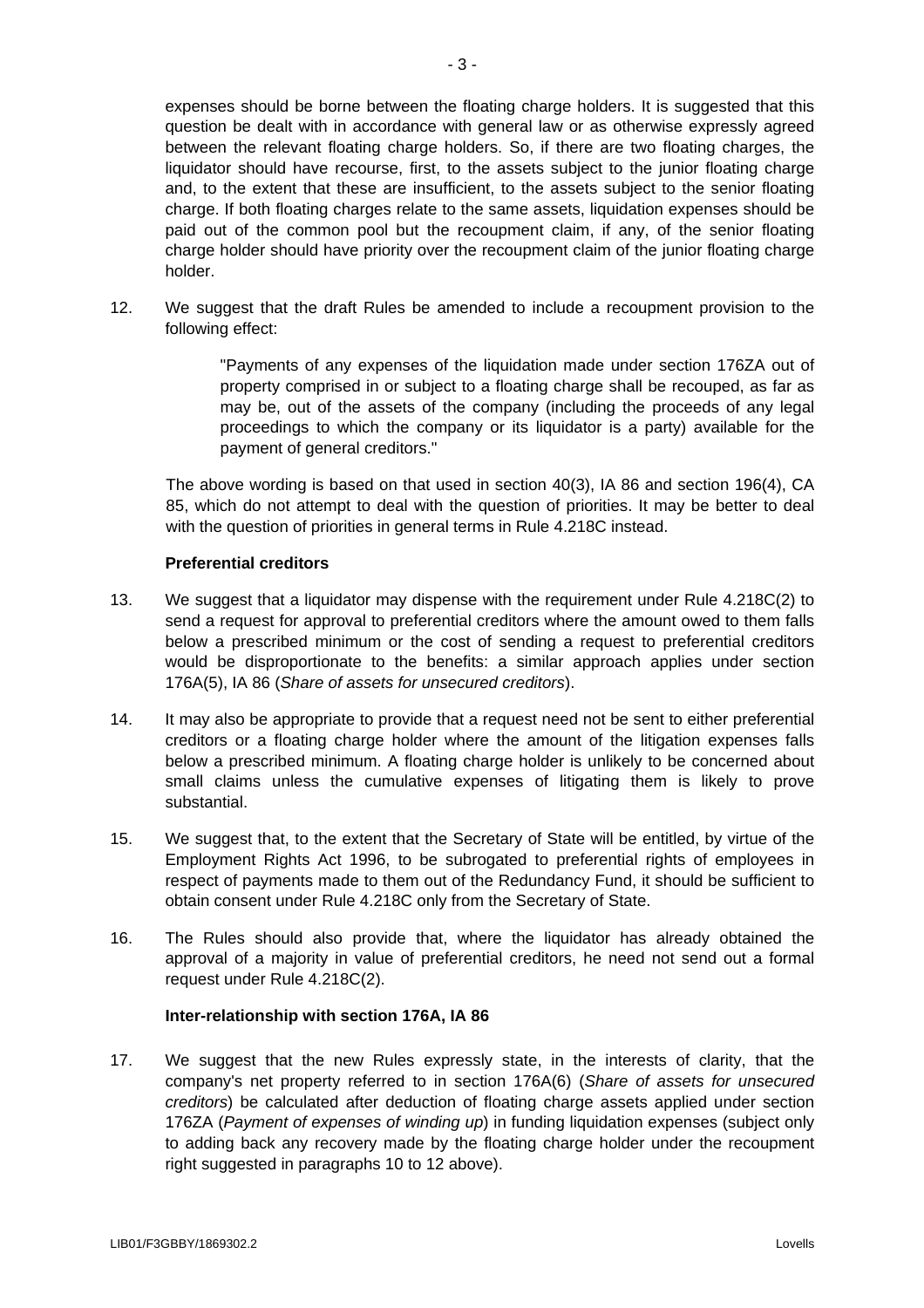# 18. **Scope of legal proceedings**

We suggest that, in the definition of "litigation expenses" and elsewhere, it be made clear that legal proceedings include:

- (a) arbitration proceedings; and
- (b) pre-action processes such as mediation or an application for pre-action disclosure pursuant to CPR Rule 31.16, which can involve substantial costs.

It should also be made clear that the liquidator should seek consent before incurring any significant costs in taking any pre-action steps of the kind referred to in sub-paragraph (b) above.

# **Guiding principles to be followed by the court in exercising its discretion**

- 19. Proposed Rule 4.218E(6) indicates that the court will be given a wide discretion in deciding whether to grant approval and, if so, on what terms. If this approach is adopted, the court will need to lay down, as the Court of Appeal did in *Re Atlantic Computer Systems plc [1990] BCC 859*, guiding principles to follow when exercising its discretion.
- 20. The definition of "litigation expenses" in proposed Rule 4.218A(1) appears to be forward looking as it refers to expenses "chargeable", as well as backward looking as it refers to expenses to be "incurred". This may prompt a liquidator to seek to accumulate at the outset a "fighting fund" to include all prospective litigation costs and an allowance for any costs which may be awarded against the company if the liquidator loses the case. The creation of such a fund could adversely affect the amount and timing of distributions to creditors. If an application for approval is made to the court, it may be sensible in larger or more complex cases for the court to give approval in stages, so that the liquidator is required to report on progress at appropriate "milestones" and to seek confirmation that he may proceed to the next stage.

# **Costs of applying to court**

21. We agree that the court should have a discretion, where there appears to be a proper case, to order that the costs of a floating charge holder incurred in applying to the court under Rule 4.218CE and/or any other party represented at the hearing be paid out of the company's assets.

# **Rights of waiver**

- 22. We suggested in our previous Note that a floating charge holder or a preferential creditor be able to waive (either generally or specifically) its rights to approve litigation expenses if he thinks fit. This would be helpful and uncontroversial. A floating charge holder may be willing to give a waiver if, for instance, he is satisfied that either:
	- (a) there will be no surplus available to the floating charge holder after payment of preferential creditors and the "prescribed part" under section 176A, IA 86, even if the litigation expenses were not incurred; or
	- (b) the floating charge holder will be fully repaid (even if those expenses are incurred).
- 23. We suggest that a provision to the following effect be added at the end of the proposed new Rule 4.218C: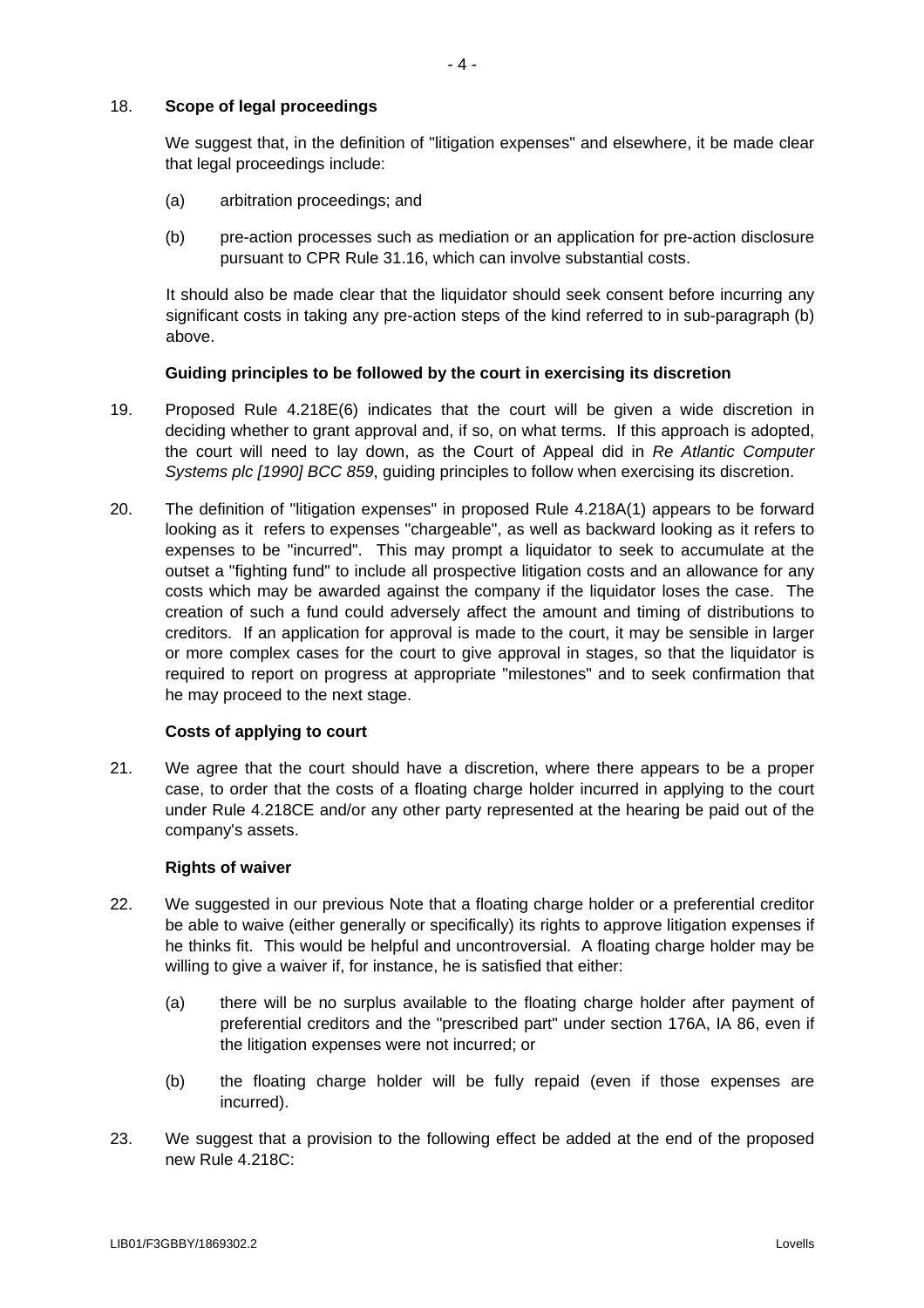"The relevant creditor may, if he chooses, waive his rights under Rules 4.218B and 4.218C, either generally or specifically in relation to particular legal proceedings, and unconditionally or subject to such conditions as he may agree with the liquidator."

#### **Confidentiality**

24. The other party to legal proceedings being brought or defended by the liquidator may have a strong incentive to discover the amount of litigation expenses approved under Rules 4.218C to E, since, once the approved amount has been exhausted, the liquidator will presumably have to seek fresh approval or discontinue the proceedings. We suggest that the liquidator be entitled to require that reasonable precautions be taken to keep the approved amount confidential, including the right to apply for the sealing of the court file containing the order approving the amount of the litigation expenses.

#### **Specific comments on the draft Rules**

- 25. We have the following comments on the wording of the draft Rules:
	- (a) We suggest that, in line 3 of the definition of "litigation expenses", the words "or defend" should be added after "bring".
	- (b) In the new version of Rule 4.218(1), it seems sensible to provide that expenses will be paid out of assets coming into the liquidator's hands and proceeds of legal proceedings under sub-paragraphs (a) and (b) to the extent that such assets and proceeds are then available to him, before having recourse to floating charge assets under sub-paragraph (c).
	- (c) A floating charge holder should also have the right under Rule 4.218C to call for such other information as it may reasonably require in order to consider the request for approval received from the liquidator.

#### **Review of rules relating to administration expenses**

26. We suggested in our previous Note that serious thought be given to the possibility of introducing a similar, more balanced regime in relation to administrations, so that an administrator could not incur litigation expenses without the approval of a floating charge holder if those expenses would otherwise deplete the floating charge realisations available to the floating charge holder. At present an administrator is free to use floating charge assets in his custody or control, without reference to the floating charge holder or the court, to pay administration expenses out of those assets: paragraphs 70(1) (*Charged property: floating charge)* and 99(3) and (4) (*Vacation of office: charges and liabilities)*, Schedule B1, IA 86. We consider that, as a matter of principle, the same approach should apply in an administration, particularly in view of the substantial increase in the number of cases where administration is being used instead of liquidation. Again, we suggest that this issue be considered as part of the review of Part 10 of the Enterprise Act 2002.

#### **Review of post-liquidation tax liabilities**

27. As explained in our previous Note, post-liquidation tax liabilities are another type of expense which is of particular concern to lenders (and, in the context of securitisations, to rating agencies). For example, if a receiver is appointed pursuant to the capital market exception in section 72B, IA 86, and the receiver disposes of property triggering either a capital gains tax liability or a stamp duty de-grouping charge, that liability (following *Toshoku Finance UK plc* [2002] UKHL 6) is likely to be an expense of the liquidation. A